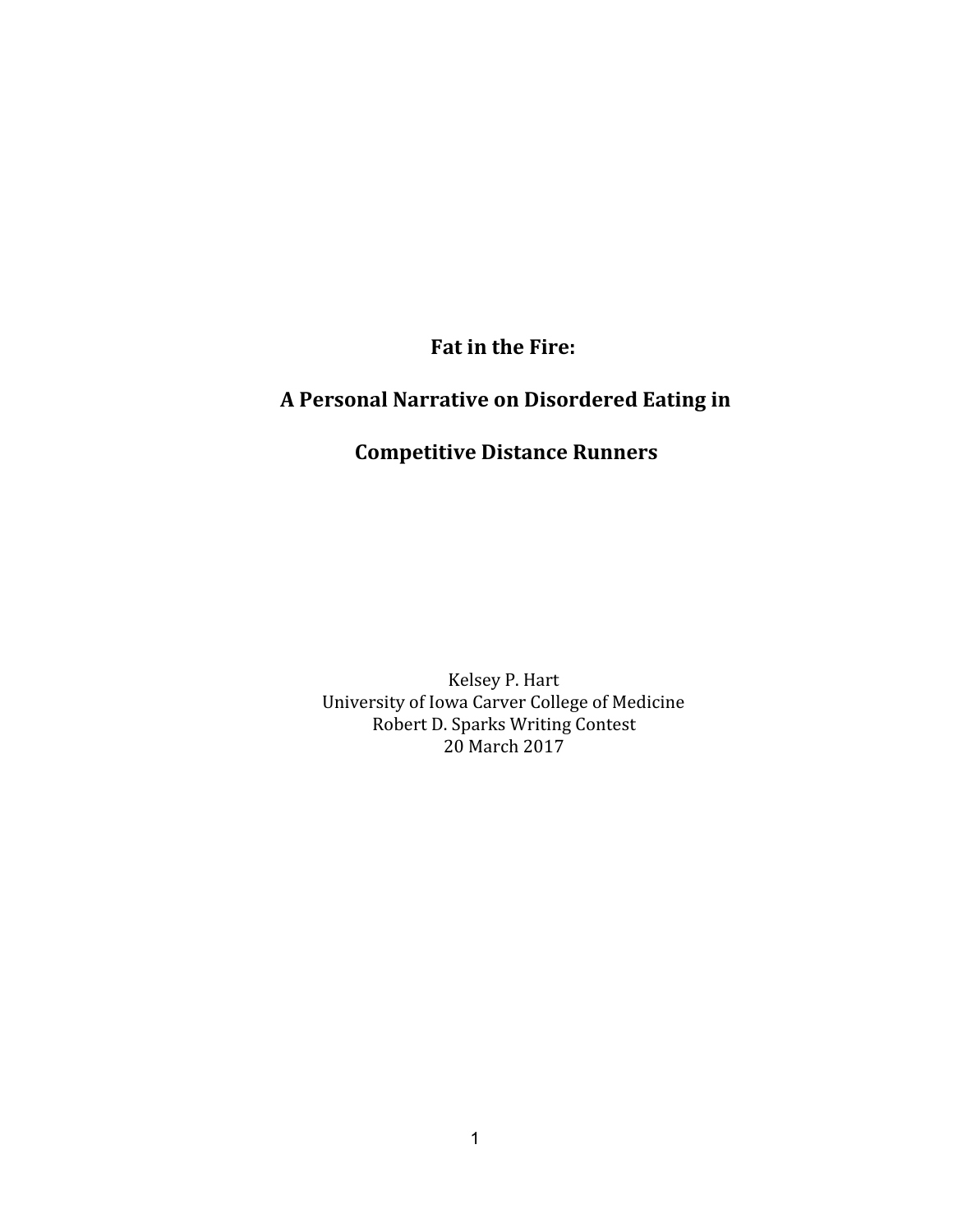I sat on the bus, my mind numb, body trembling, head throbbing, stomach and throat burning. I didn't feel present but lost in a strange haze. The stop closest to my house came and went. What's wrong with me? I take this route home nearly every day. I manage to pull the cable for the next stop. The bus lurches to a halt and I stand up. Instantly my surroundings spin and sway around me. It's as if I had just gotten off one of those horrible amusement park rides that spin you around and around for what seems like forever and stops right when you're on the verge of vomiting. I pause for a moment before clutching the cold, metal support bar, and step out onto the snowy sidewalk. Limp and listless, I shuffled home through the snow and slush. Although my mind felt empty, I knew exactly what was wrong with me.

Eating disorders are characterized by a disturbance in one's pattern of eating, resulting in impaired physical and/or psychosocial health. One of the more commonly known eating disorders is anorexia nervosa, which has four main requirements for a clinical diagnosis: restriction of caloric intake resulting in a body mass index less than 18.5, an intense fear of gaining weight, and a distorted body image. No, I have never suffered from a clinically diagnosable eating disorder. Then why did I let myself go eight hours without eating? It started as sort of an accident, getting caught away from home with class, meetings, a track workout, and no time in between. That got me to about five hours. Now I could have dug out my wallet, bought myself a deliciously toasted Which Wich sub or even my favorite monster cookie. But there was something clinging to my mind, pleading for an explanation that pushed me further into the realm of hunger.

I was in the weight room on a Sunday morning. After three years on the track and cross country teams at our University, my roommates and I had the Sunday morning long run and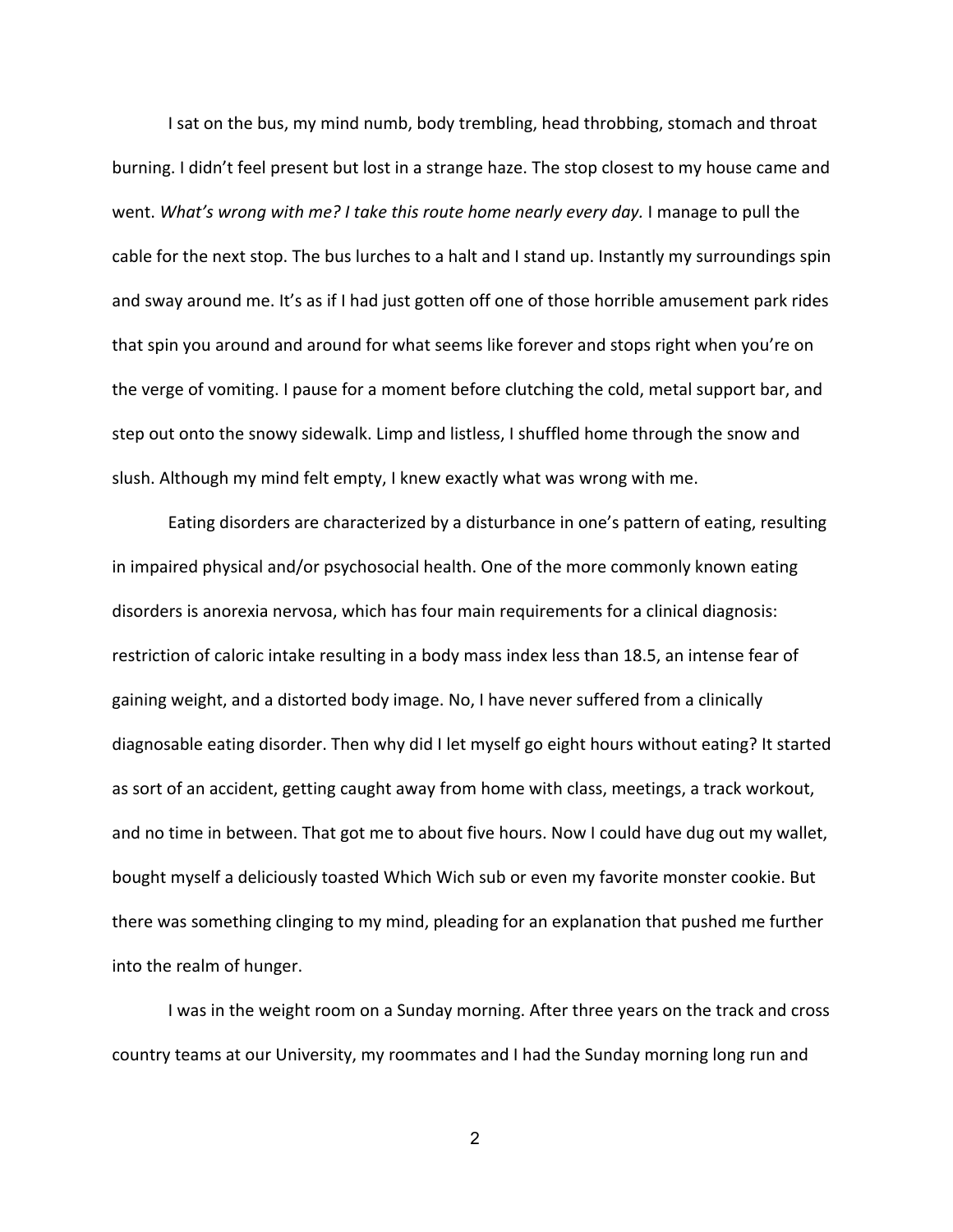weight session programmed on autopilot. As expected (and dreaded), chin-ups were in the line-up for the day's circuit. If you're not familiar with distance runners, we're not exactly known for our weight lifting abilities. I could do six on a good day. I jogged lightly from the box jump station to the racks for front squats, passing by the chin-up station on the way. Glancing up briefly as Reagan made her way up to the bar, my eyes were drawn back instantly. It was like watching a horror movie as a kid, wanting to look away but not being able to pry my eyes from the screen. I couldn't help but stare as her frail body struggled like a worm being tortured in the sunlight after a rainy day. Unable to move, I watched each tendon, bone and vessel protruding through her thin, translucent layers of skin.

 I knew instantly that it had gone too far. There were times in the past few months when I wanted to scream at her that it wouldn't kill her to go out and enjoy a friend's birthday dinner or grab froyo after practice, like we used to so many times. One night after we finished tough exams, I giddily brought home one Molly's cupcake for us to split in celebration. Instead of enjoying a late night dessert accompanied by gossip and giggles, I ate my half alone. Reagan, in her usual oversized sweatshirt, retreated to her basement bedroom early. It was an exhausting day, understandable. A week later, I felt my heart sink as I discovered half of the peanut butter nutella cupcake, stowed away in the back of the freezer amongst the lost containers of leftovers.

Thus began the apprehensive distancing. Allotted time with roommates progressively dwindled, the elaborately documented schedule in her planner arranged to the minute. Unsure if they were real or imagined, sideways glances were nearly palpable when I baked homemade pizza or cookies on the weekend, as if these occasional indulgences detracted from my level of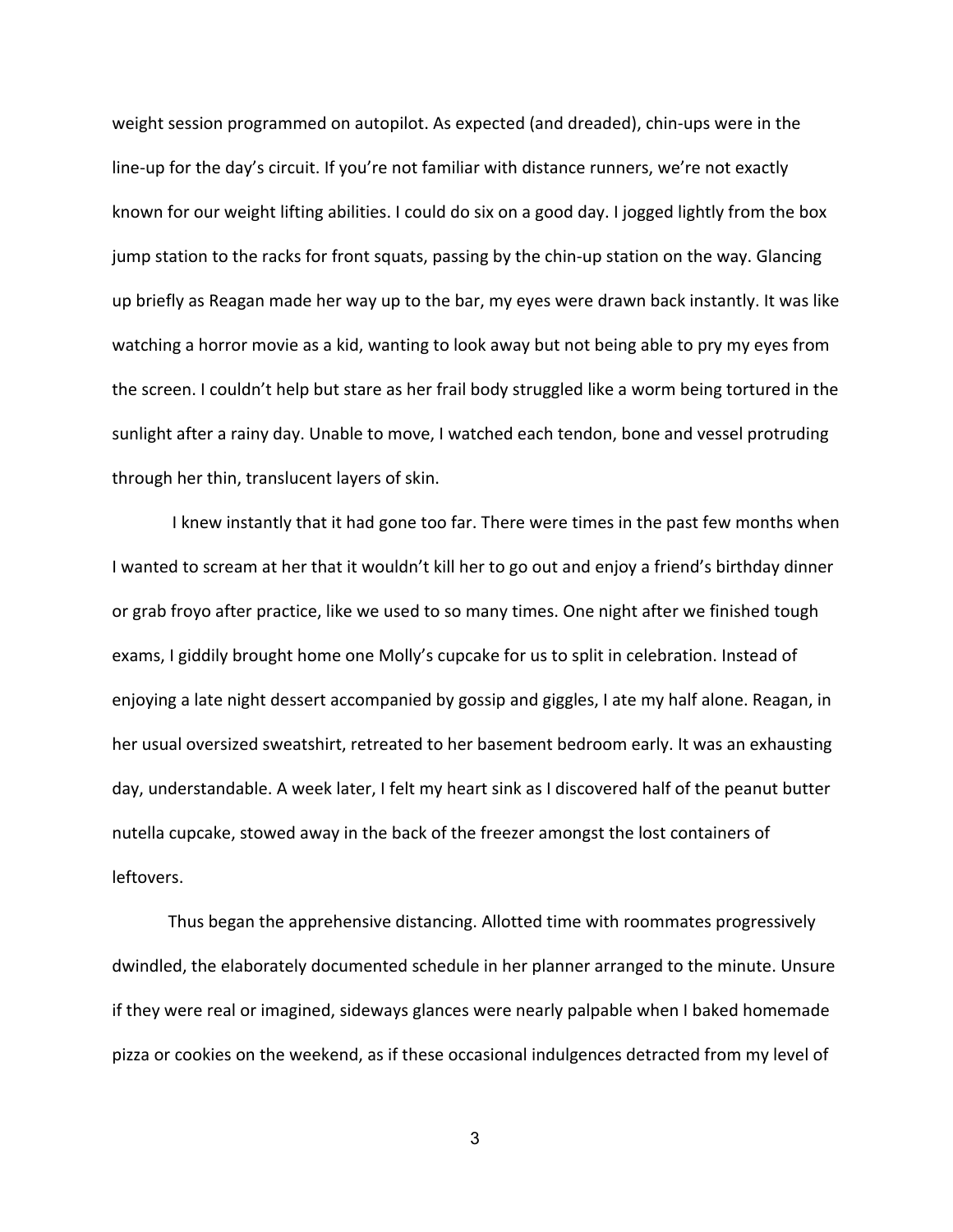commitment to the team. We used to always bake cookies together on weekends. Among distance runners, I was not alone in the anxiety that crept in, gnawing on my sanity. At 123 pounds I began to feel like Andre the Giant as I toed the starting line. But it was on that Sunday morning when I finally realized that none of that mattered. Not my frustrations or insecurities or even our relationship. This was about Reagan's health.

Outside of weight loss and poor nutrition, the complications of eating disorders can include a variety of organ systems. Decreased energy intake is compensated for by breakdown of fat and protein. This breakdown can eventually lead to loss of mass and function of organs such as the heart, kidneys, intestines, muscle, bone and liver. To name a few, complications range from anemia, to decreases in bone mineral density, to degeneration of reproductive function, to cardiac valve problems and arrhythmias (a leading cause of death). [7] Some of these complications can even have effects much later in life, for example, over half of anorexia patients report at least one fracture when surveyed 40 years after their diagnosis. [3] Eating disorders are also associated with development of depression, alcohol abuse, and suicidality. Although there is limited research on long term outcomes, eating disorders tend to be devastatingly difficult to treat, potentially becoming a lifelong battle.

I knew that she thought what she was doing was "healthy." She was running faster too. It makes sense: the less you weigh, the easier it is to glide along the lush fields of a cross-country course to a record-breaking finish. Imagine how much harder it would be running with five or ten pounds strapped to your waist, as was told to some of the more non-stereotypically shaped runners on the team. Unfortunately but not surprisingly, a tibial stress fracture abruptly ended her last indoor season. Restrictive eating, especially in female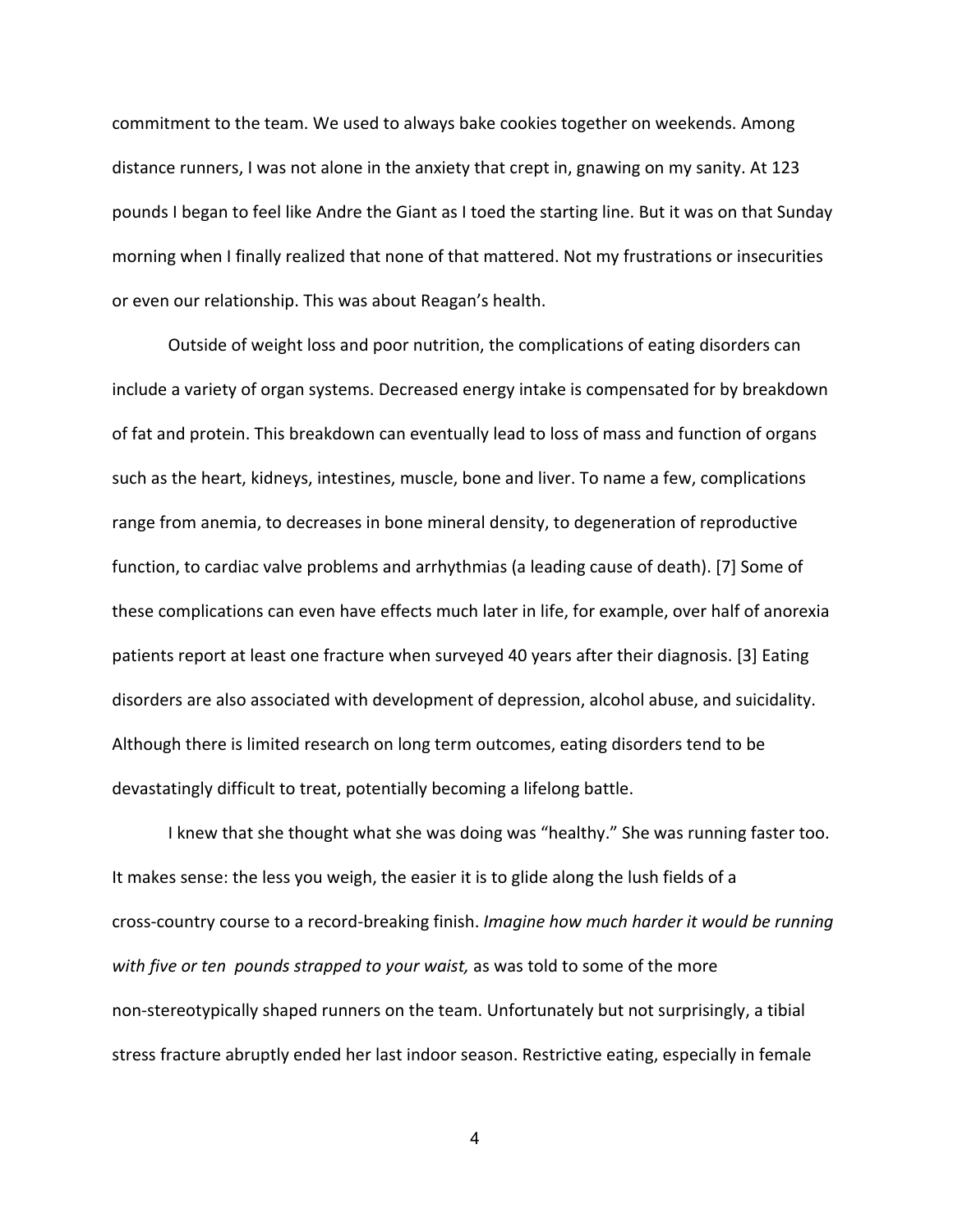athletes, is associated with a higher risk of stress fractures and other injuries. This is the result of several factors including decreased bone mineral density, decreased estrogen levels, and decreased calcium and other nutrients that are needed for bone remodelling. Without this, bone cannot adapt to the stress of intense athletic training, making them far more susceptible to fracture.

Why didn't I buy myself lunch that day? My initial explanation was that I just wanted to know how she could do it. How was she able to lose nearly 20 pounds off of her already petite frame within just a few short months? Of course I knew that it wasn't simply by not eating for eight hours straight. She ate. The nearly constant chomping and crunching of carrots audible from every crevice of the house became like a metal fork scraping against a glass window. The sound still makes me cringe today. As I walked home in the slush, desperate for the kitchen awaiting me, her distant demeanor no longer felt aggravating, but heartbreaking. No, I have never suffered from a clinically diagnosable eating disorder. However, I see these eating disorders as only one end of a very large spectrum.

Disordered eating is a term used for a wide range of behaviors, perspectives and preoccupations that lie anywhere between healthy eating behaviors and attitudes, to severe disorder requiring hospitalization. These disordered eating habits are also a criterion in a common phenomenon known as The Female Athlete Triad. This triad, also on the continuum of eating disorders, consists of disordered eating, absence of menstruation, and decreased bone mineral density. Many of these behaviors are subtle to outsiders: intrusive thoughts, perceived pressure from the sport, an inability to be content with your own physical fitness, appearance and performance. Why aren't my arms that slender, delicately tapering down from the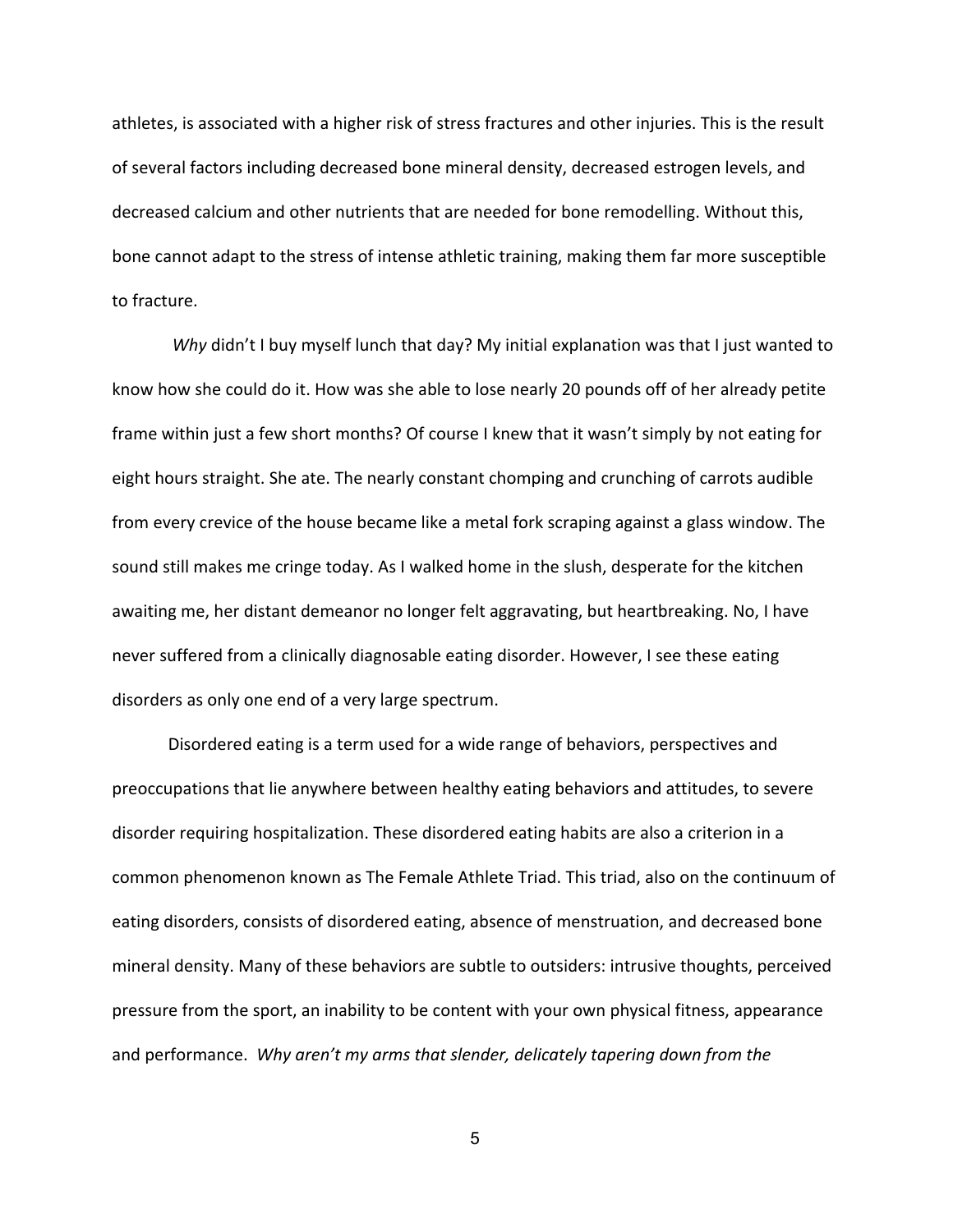shoulder, yet carved with sharply demarcated musculature? The perfect balance between strong and feminine. False associations develop. Leanness means higher athletic performance, higher work ethic, a higher level of commitment to the team. Behaviors develop. Food becomes rationed according to the day's activity level, a light or skipped meal makes amends for rare day off from running. Every other Saturday off becomes only once per month. For me, these pervasive thoughts and behaviors became even worse after I graduated, when I was no longer running at the division one level. Your body feels very different once you suddenly stop the intense 70 mile weeks combined with circuit weight training. My dysmorphic body image was no longer about desiring a faster personal record, but I actually felt out of shape and thus "fat". Motivation to keep up that level of physical activity inevitably drops, and the mechanism of "control" switches from exercise to diet.

After that Sunday in the weightroom, my mind ran wild, searching for the proper way to address the situation. The image of her skeletal body lingered. Approaching her directly seemed the most straightforward, but risked adamant dismissal and inevitably a hostile home. If not direct, expressing my concerns to the coach or athletic trainer seemed like valid options. However, she was in fact running faster. Her accomplishments, including her shrinking figure, were praised by the sport. A day at practice flashed into my mind when a photo of professional runner, Morgan Uceny, was passed around our team huddle. In the photo, she was equipped with an eight-pack of abs after having "transformed herself into an elite athlete," strides beyond her "soft" days as a collegiate runner for Cornell University. Ultimately I went to the coach. As expected, my concerns were listened to but politely dismissed. Her physique was simply within the realm of distance running, even considered a marker of success.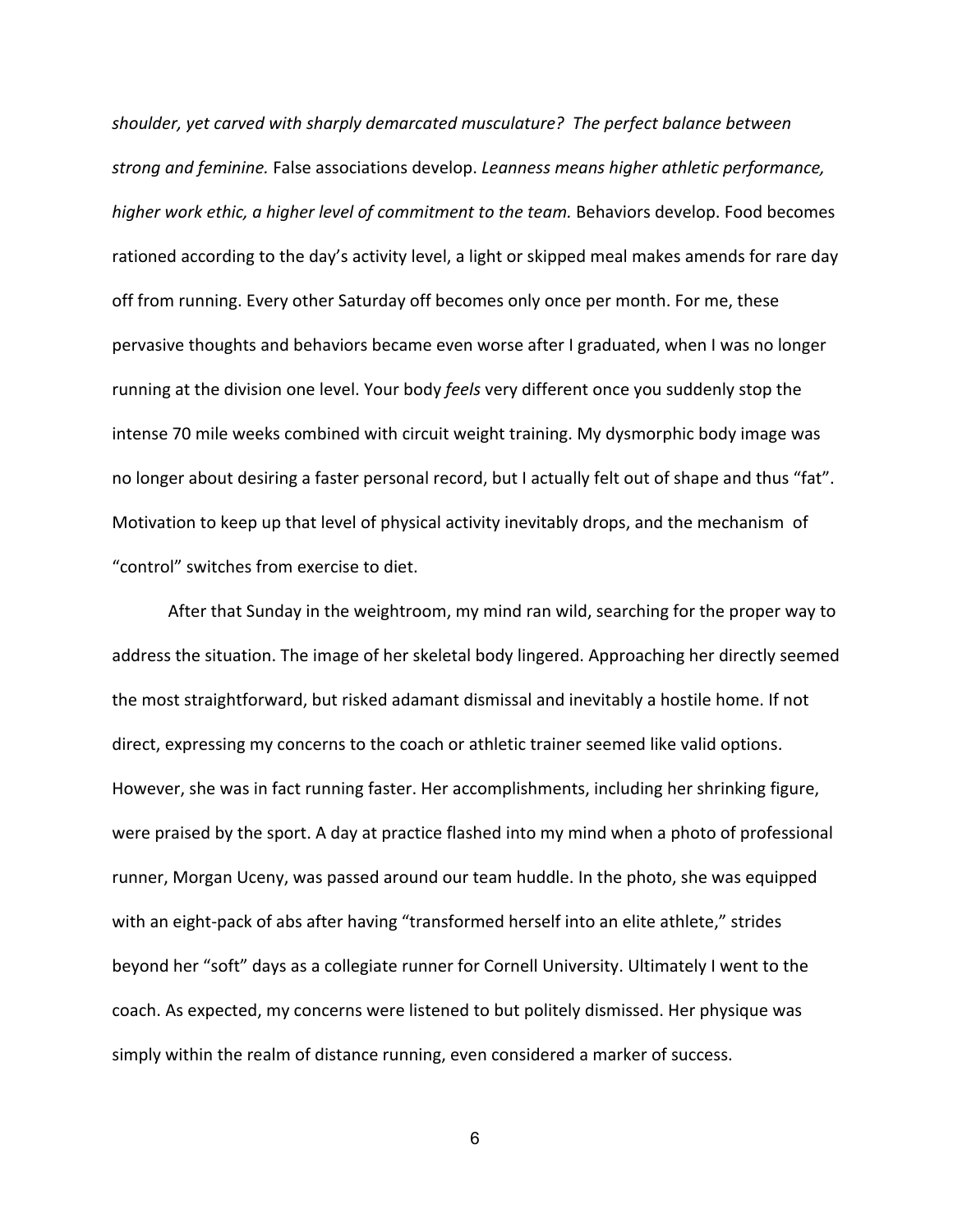I still love the sport of distance running. There's something about expanding the bounds of your mind and body that is both exhilarating and extremely satisfying. But what happens when those bounds get distorted? The line between healthy dedication and distortion is very fine. I've seen the pattern too many times: a perfectionist personality combined with pressure to succeed, followed by a preoccupation with food and restrictive eating. I can count five teammates from my four years of collegiate running who struggled significantly with eating disorders. Some continued running, while others left the team for rehabilitation and recovery. Even more have struggled with subclinical disordered eating, falling into the category of The Female Athlete Triad, including myself. Research studies continue to demonstrate that disordered eating is far more prevalent in athletes, ranging from 13 to 42% of elite female athletes compared to 4.6% of the general population, depending on the sport. [7] While more common in females, males are also at risk with one study revealing 8% in elite male athletes compared to 0.5% of the general population. [8] Sports associated with aesthetics and leanness are at especially high risk. For example gymnastics, dance, diving, and endurance sports such as running, skiing, swimming, and cycling. With the denial and normalization of eating disorders in athletics, many go unreported making the true prevalence even higher.

This story sat unfinished for nearly four years. I am embarrassed to say it had no end because, well, I didn't know the ending. The topic of disordered eating was like the Voldemort of distance running. It was whispered about and tiptoed around, but too frightening to approach directly. The person I once shared everything with, from gossip to professional aspirations, was going through the most difficult time of her life and I knew nothing about it. I knew only that it was happening. This is my biggest regret. Now as a third year medical student,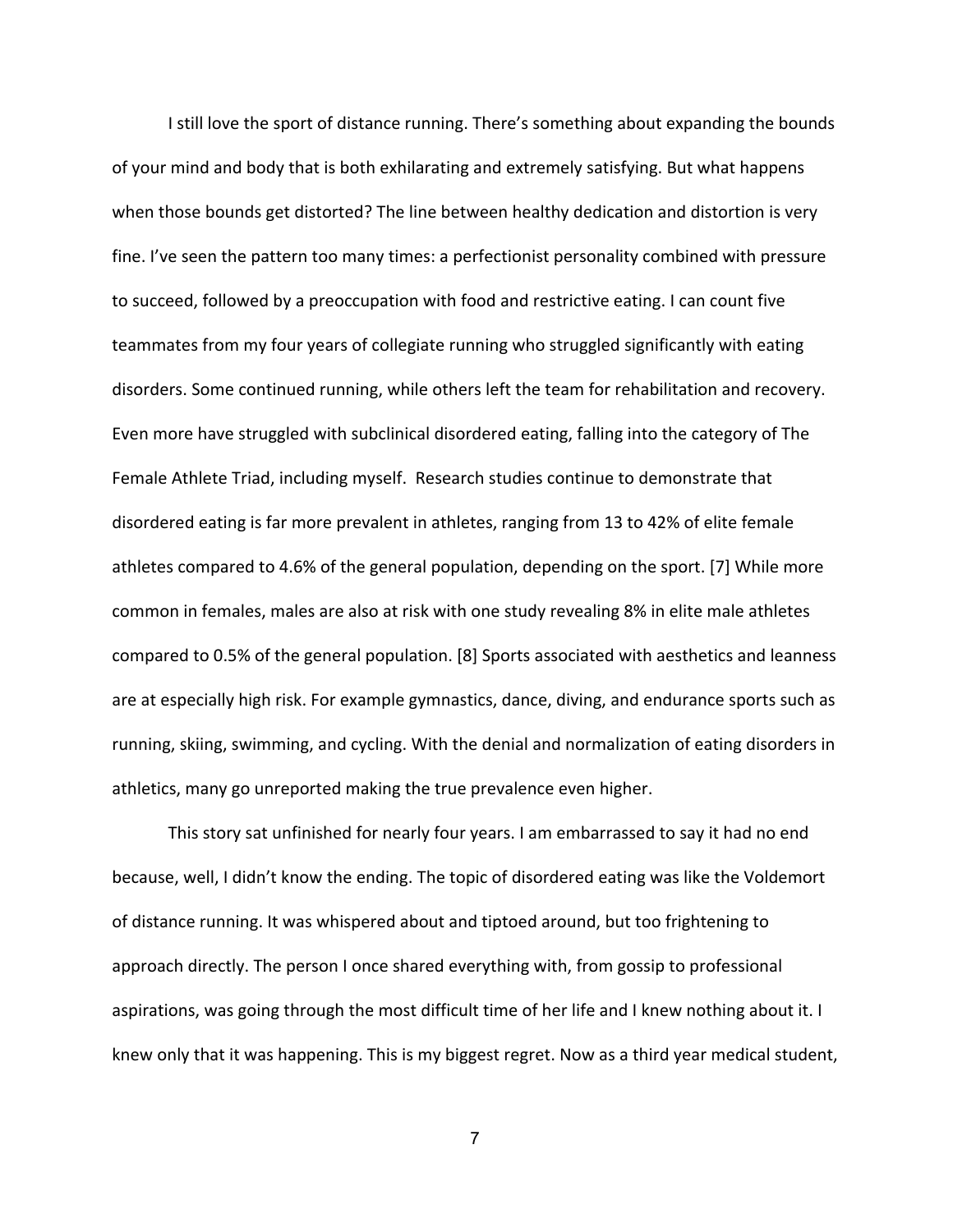I realize that this passive response only perpetuates the problem. I wish that I would have approached her directly. I wish I was persistent with my concerns to both the coach and trainer. I wish I would have asked "how are you doing?" so many more times. I wonder now, what can be done to prevent athletes from slipping into such a detrimental downward spiral. A variety of disordered eating questionnaires have been designed for those in high risk sports. They ask questions about diet, weight changes within the last year, missed menstrual cycles, and history of stress fractures among other things. [2] However, screening has yet to be proven effective. Why? Because athletes don't report their disordered eating behaviors, either out of fear or simply because they see them as normal. [10]

 In my four years on the team, I don't recall filling out a questionnaire. Although I do remember our athletic trainers screening for body fat percentage, and I vaguely remember being told there was a team psychologist. Rather than acting as a monitoring tool for healthy body composition, our fat percentage became a sort of competition. Boasting of low numbers took over the locker room talk for that week. And I never heard of anyone actually meeting with the team psychologist. Now as a medical student, a lot of "what ifs" drift through my mind. If screening for prevention is not enough, why not raise awareness and *change the* culture itself. Keep the screening forms. But first train someone: the psychologist, the coach, the athletic trainer, to *educate* the athletes. Teach them about disordered eating. Teach them that in their sport, there is often pressure to shed pounds in order to "look like a runner". Teach them that it is not normal to sacrifice health, but it is normal to ask for help.

Only recently did I learn about Reagan's experience. Ultimately, it was the stress fracture diagnosis that initiated her intervention. At that point, several teammates had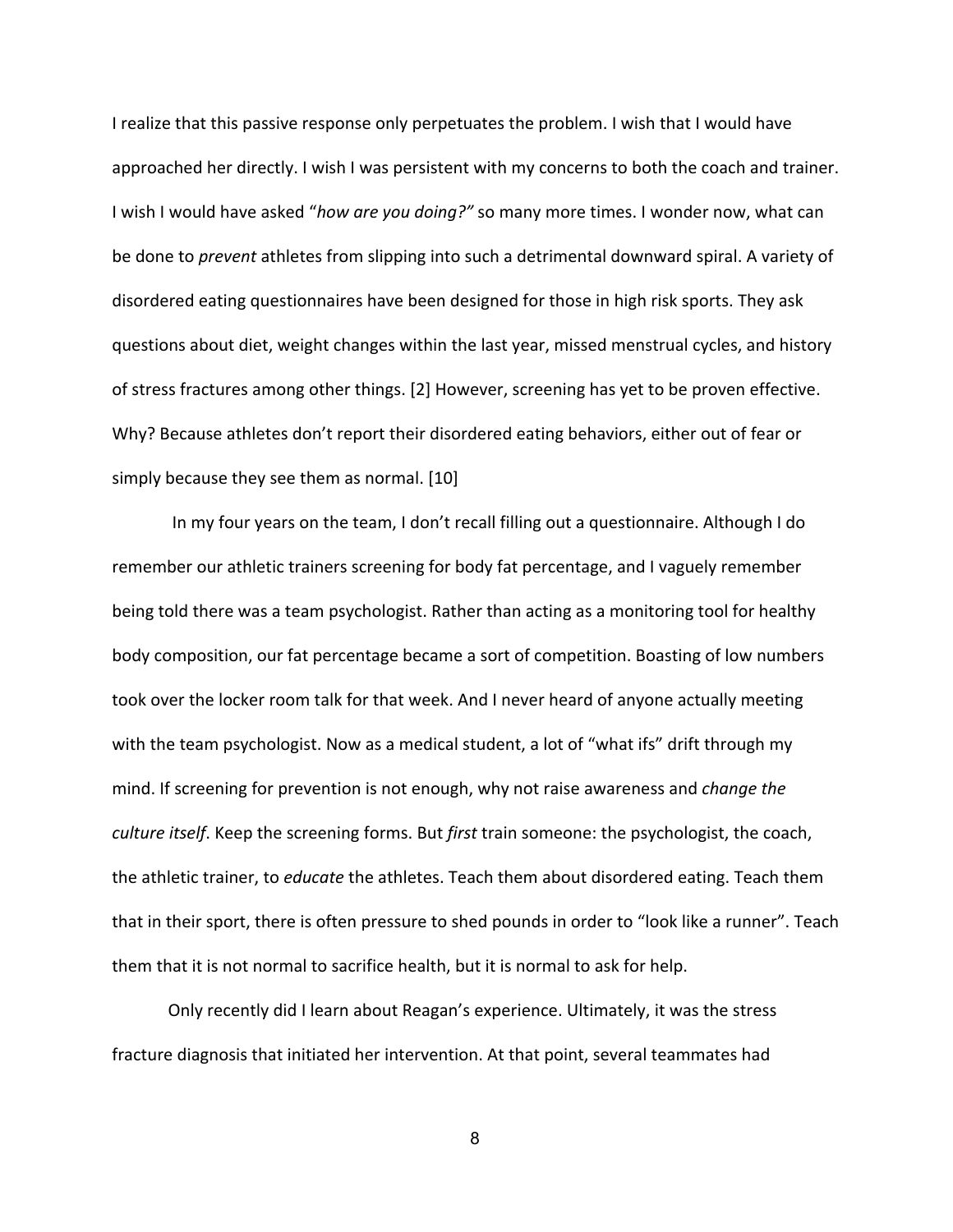expressed concerns to the coach and athletic training staff, but her visit with the sports medicine doctor was the first mention of any concern to Reagan herself. She was given an option, to comply with rigorous outpatient treatment sessions or be admitted for inpatient therapy. She chose the prior. Restrictions from running, weekly appointments, and weigh-ins followed. The treatment is a multidisciplinary effort. She met with a dietician, psychologist, eating disorder physician, sports medicine physician, and our athletic trainer. She was required to keep a daily food journal and meet certain numbers of food servings that increased over time. At her weekly weigh-ins she wasn't allowed to look at the number on the scale. Meanwhile, I pranced around the subject of her many appointments, naive of what she was facing. I winced as she ranted about the impracticality of her exercise restrictions and how much she was actually doing, the number still over twice her allotted amount.

I'd like to think the reality of her collegiate running career ending finally freed her mind of the distortion. Like getting your first pair of glasses and realizing that you can actually see individual leaves dangling from an intricate web of branches, instead of blurred clumps of green. Realistically, I know from personal experience and scouring through research articles that many with a history of disordered eating continue to struggle with impaired psychological well being, even after treatment. [9] Even now, it is difficult for Reagan to share details about her experience with me, out of fear that her repressed dark memories will resurface. Remembering back to the spring of 2013, our last day as collegiate athletes, Reagan described it as the most miserable time of her life. As we quietly cleaned out our lockers that day, I hoped that this ending did not sour her experience as a collegiate athlete: clouding the friendships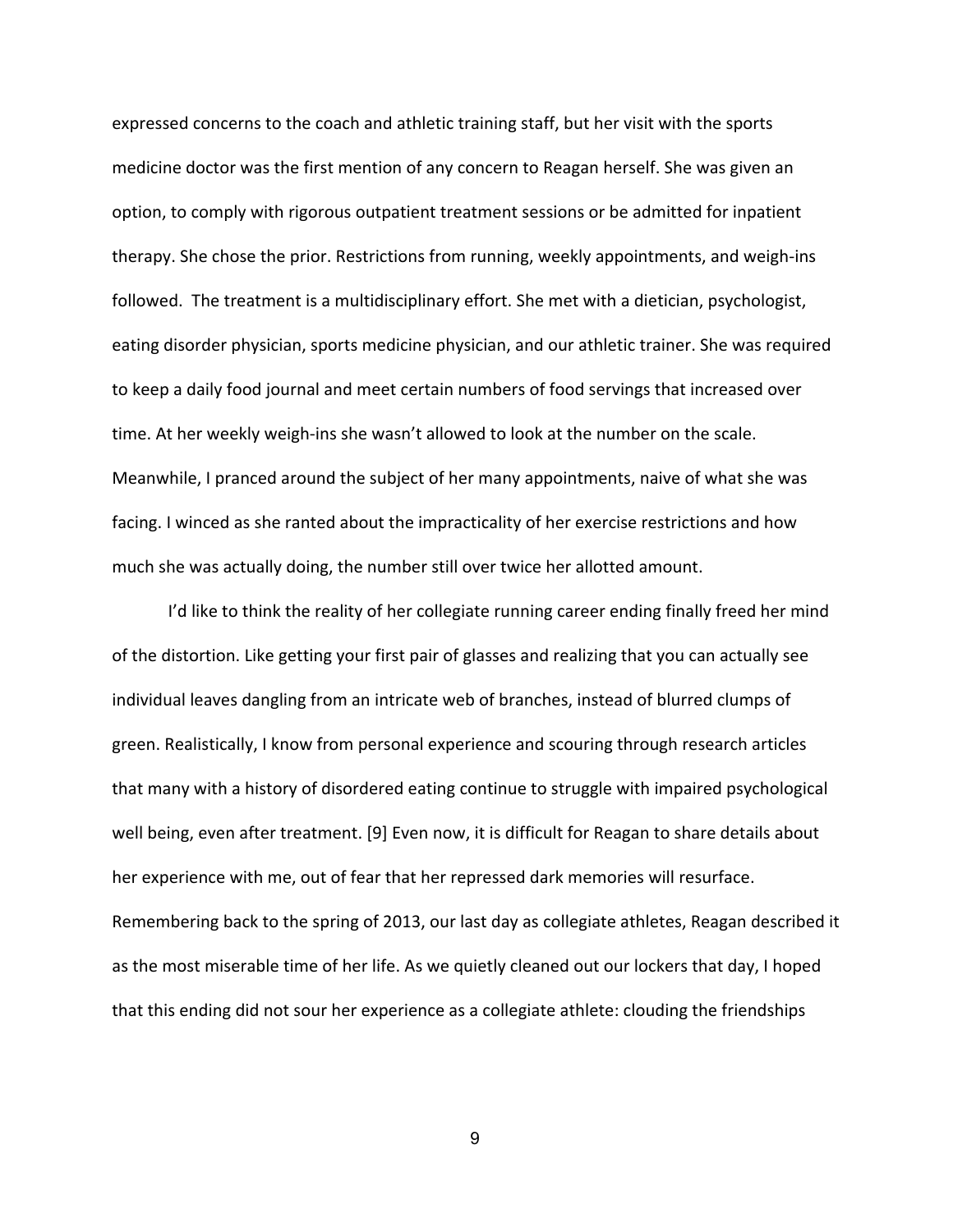made, the weekends of travel, the season we finished nearly every race so close we could have crossed the line holding hands.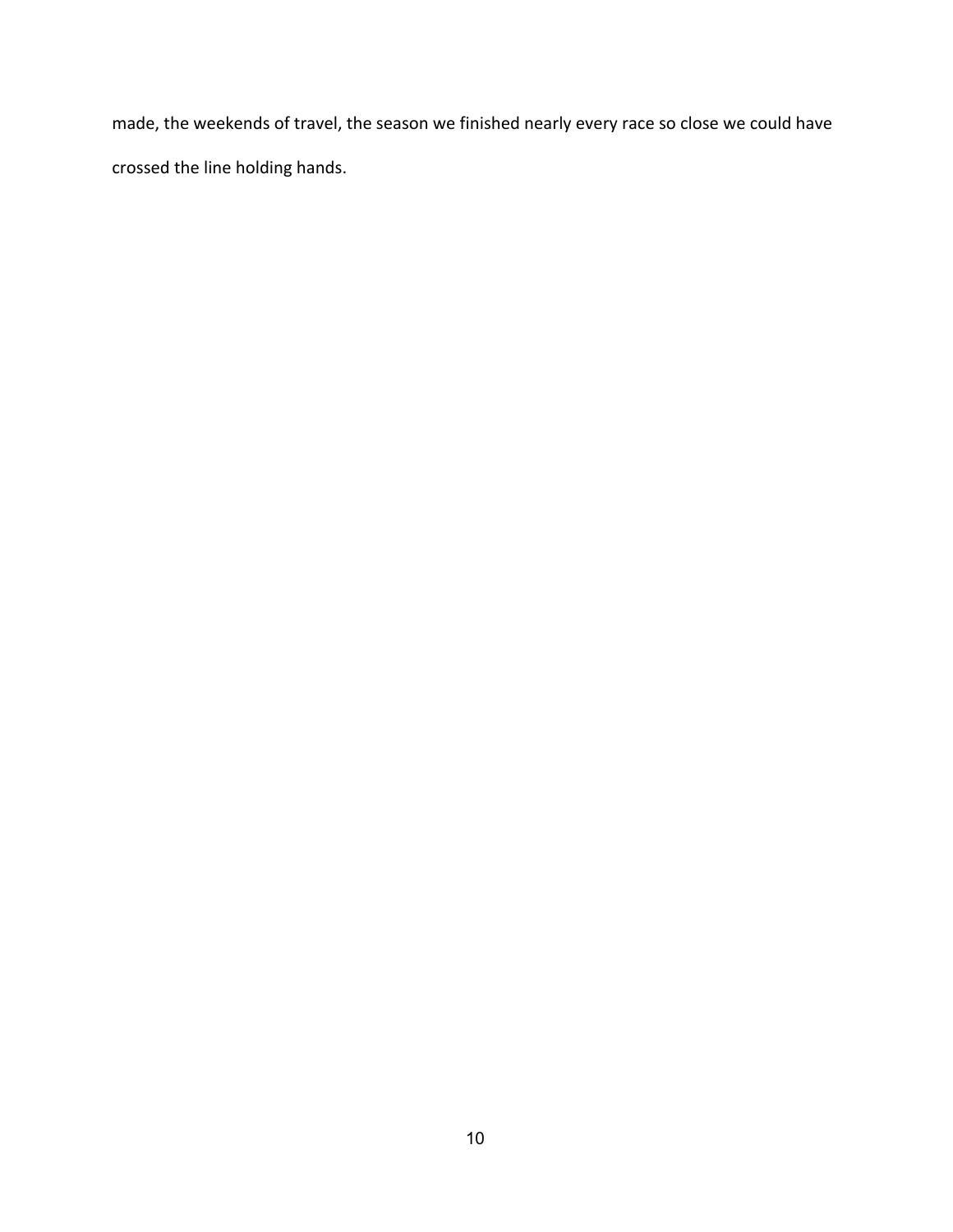## Resources

- 1. Bennell KL , Thomas SA , Reid SJ , Reid SJ , Brukner PD , Ebeling PR , Wark JD . Risk factors for stress fractures in track and field athletes a twelve-month prospective study. Am J Sports Med 1996;24:810–18
- 2. Bonci CM, Bonci LJ, Granger LR, et al. National athletic trainers' association position statement: preventing, detecting, and managing disordered eating in athletes. J Athl Train. 2008;43(1):80-108.
- 3. DynaMed Plus [Internet]. Ipswich (MA): EBSCO Information Services. 1995 . Record No. 114614, Anorexia nervosa; [updated 2015 Sep 29, cited March 6, 2017]; Available from http://www.dynamed.com/login.aspx?direct=true&site=DynaMed&id=114614.
- 4. Forman, Sarah. Eating disorders: Overview of epidemiology, clinical features, and diagnosis. In: Post TW, ed. UpToDate. Waltham, MA 2017. www.uptodate.com. Accessed March 2, 2017.
- 5. Hilibrand MJ, Hammoud S, Bishop M, Woods D, Fredrick RW, Dodson CC. Common injuries and ailments of the female athlete; pathophysiology, treatment and prevention. Phys Sportsmed. 2015;43(4):403-11.
- 6. Mehler, Philip. Anorexia nervosa in adults and adolescents: Medical complications and their management. In: Post TW, ed. UpToDate. Waltham, MA 2017. www.uptodate.com. Accessed March 2, 2017.
- 7. Sundgot-borgen J, Torstveit MK. Prevalence of eating disorders in elite athletes is higher than in the general population. Clin J Sport Med. 2004;14(1):25-32.